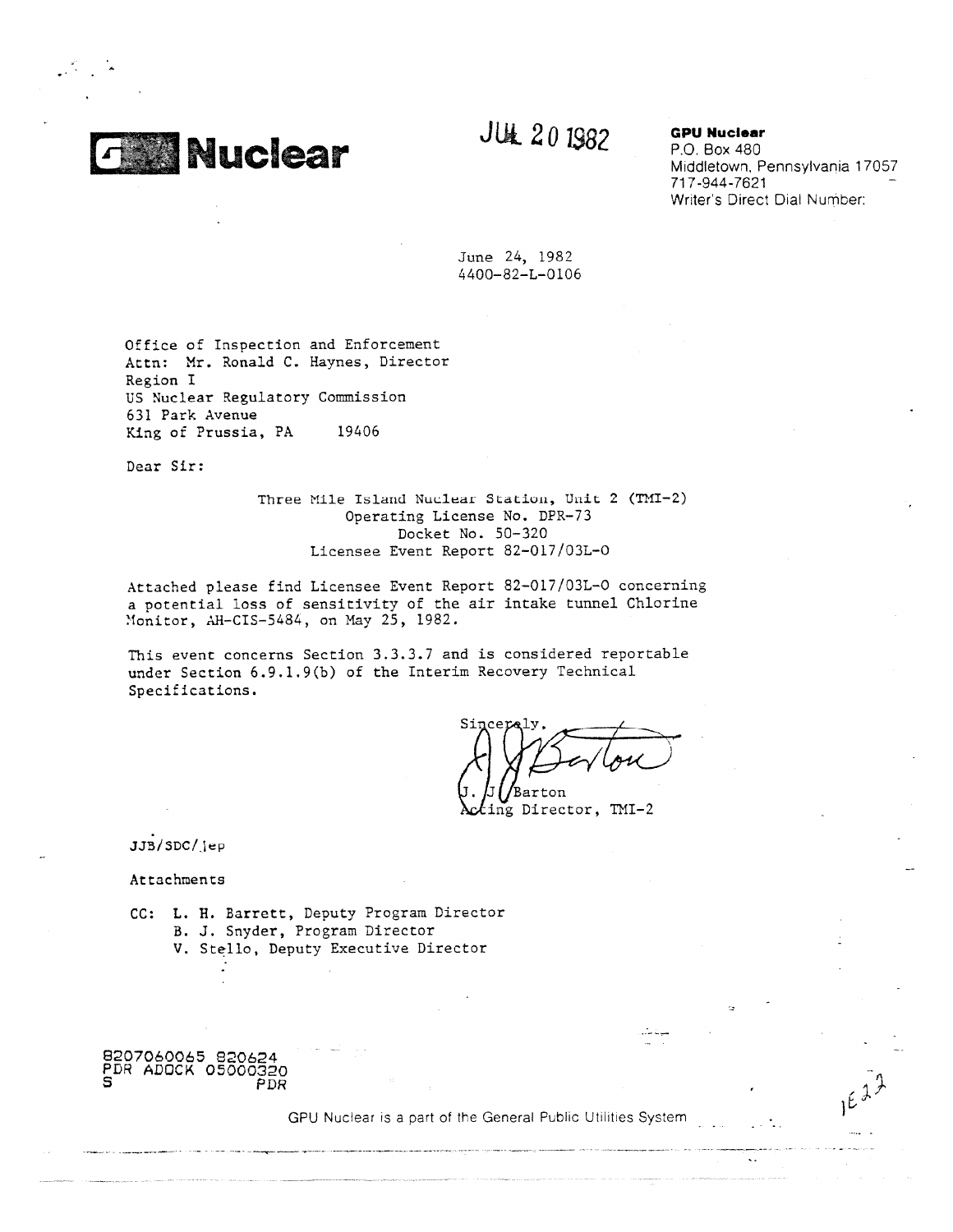| <b>RC FORM 366</b> |                                                                                                                                                                     |                                                                                              | <b>U.S. NUCLEAR REGULATORY COMMISSION</b>                                                                                                      |
|--------------------|---------------------------------------------------------------------------------------------------------------------------------------------------------------------|----------------------------------------------------------------------------------------------|------------------------------------------------------------------------------------------------------------------------------------------------|
| -77)               |                                                                                                                                                                     | LICENSEE EVENT REPORT                                                                        | Attachment 1<br>4400-82-L-0106                                                                                                                 |
|                    | CONTROL BLOCK:                                                                                                                                                      | (1)                                                                                          | (PLEASE PRINT OR TYPE ALL REQUIRED INFORMATION)                                                                                                |
|                    | M                                                                                                                                                                   | $0 0 0 0 0 - 0$<br>$\overline{0}$                                                            | (5)                                                                                                                                            |
| CON'T<br>$0$ $1$   | EVENT DESCRIPTION, AND PROBABLE CONSEQUENCES (10)                                                                                                                   | REPORT L 6 0 1 5 1 0 1 0 1 3 1 2 1 0 0 1 5 1 2 1 5 8 2 8 2 9 0 6 2<br>DOCKET NUMBER          | ( 9 )                                                                                                                                          |
| $0 \mid 2$         |                                                                                                                                                                     | On May 25, 1982, at 1430 hours, during the performance of surveillance procedure             |                                                                                                                                                |
| $\overline{0}$ 3   |                                                                                                                                                                     | 4303-M10 (Chlorine Detector System), the chlorine monitor located in the air intake          |                                                                                                                                                |
| $0 \mid 4$         | tunnel was declared inoperable.                                                                                                                                     |                                                                                              | This event is considered reportable per Tech Spec                                                                                              |
| $0$   5            |                                                                                                                                                                     | $(6.9.1.9(b)$ due to entry into and compliance with the action statement of Tech Spec        |                                                                                                                                                |
| 0(6)               | 3.3.3.7.                                                                                                                                                            | This event had no effect on the plant, its operation, or the health and                      |                                                                                                                                                |
| 017                | safety of the public.                                                                                                                                               |                                                                                              |                                                                                                                                                |
| $\overline{8}$     | 89                                                                                                                                                                  |                                                                                              | 80                                                                                                                                             |
| 9                  | CAUSE<br><b>SYSTEM</b><br>CODE<br>CODE<br>(11<br>ΙE                                                                                                                 | CAUSE<br><b>COMPONENT CODE</b><br><b>SUBCODE</b><br>12<br>18                                 | COMP.<br><b>VALVE</b><br><b>SURCODE</b><br><b>SUBCODE</b><br>(16)<br>19<br><b>REVISION</b>                                                     |
|                    | <b>EVENT YEAR</b><br>LER/RO<br>17<br>REPORT<br>NUMBER                                                                                                               | <b>OCCURRENCE</b><br>SEQUENTIAL<br>REPORT NO.<br>CODE<br>28                                  | <b>REPORT</b><br><b>TYPE</b><br>NO.<br>0<br>32                                                                                                 |
|                    | ACTION FUTURE<br>EFFECT<br>ON PLANT<br><b>SHUTDOWN</b><br>TAKEN ACTION<br><b>METHOD</b><br>Z<br>(20)<br>(19)<br>18<br>CAUSE DESCRIPTION AND CORRECTIVE ACTIONS (27) | ATTACHMENT<br>$^{HOLRS}_{0}$ (22)<br><b>SUBMITTED</b><br>O.<br>$\left( 2\right)$<br>(23)     | NPRD-4<br>PRIME COMP<br><b>COMPONENT</b><br>FORM SUB.<br><b>SUPPLIER</b><br><b>MANUFACTURER</b><br>N<br>(24)<br>(25)<br>FI 1<br>2<br>0<br>(26) |
| $\circ$            |                                                                                                                                                                     |                                                                                              | The event was caused by a leak discovered in the sample flowpath at the intake filter                                                          |
| $\mathbf{1}$       |                                                                                                                                                                     | for the chlorine monitor air sample pump. The leak was corrected and the monitor             |                                                                                                                                                |
|                    | TT <sub>2</sub> Preturned to service at 1400 hours on May 25. 1982                                                                                                  |                                                                                              |                                                                                                                                                |
| 3<br>$\mathbf{1}$  |                                                                                                                                                                     |                                                                                              |                                                                                                                                                |
| 4                  |                                                                                                                                                                     |                                                                                              |                                                                                                                                                |
| я<br>-5            | 9<br>FACILITY<br><b>APOWER</b><br>29<br>Ω<br>9<br>10<br>12<br>13                                                                                                    | METHOD OF<br>(30)<br>OTHER STATUS<br>DISCOVERY<br>Recovery mode<br>В<br>31<br>44<br>45<br>46 | 80<br>(32)<br>DISCOVERY DESCRIPTION<br>Surveillance testing<br>$-80$                                                                           |
| -6                 | CONTENT<br>ACTIVITY<br>RELEASED_OF RELEASE<br>23<br>N/A<br>10<br>-11                                                                                                | <b>AMOUNT OF ACTIVITY (35)</b><br>45                                                         | LOCATION OF RELEASE (36)<br>N/A<br>80                                                                                                          |
| -7                 | PERSONNEL EXPOSURES<br>DESCRIPTION (39)<br><b>NUMBER</b><br>TYPE<br>37<br>Z<br>(38)<br>0<br>0<br>$\Omega$                                                           | N/A                                                                                          |                                                                                                                                                |
|                    | 13<br>9<br>11<br>12<br>PERSONNEL INJURIES<br>DESCRIPTION <sup>(41)</sup><br><b>NUMBER</b>                                                                           |                                                                                              | 80                                                                                                                                             |
| 8                  | $\circ$<br>0<br>$\Omega$<br>40)<br>9<br>12<br>11<br>LOSS OF OR DAMAGE TO FACILITY<br>(43                                                                            | N/A                                                                                          | 80                                                                                                                                             |
| 9.                 | <b>DESCRIPTION</b><br>TYPE<br>z<br>(42)                                                                                                                             | N/A                                                                                          |                                                                                                                                                |
| n                  | 9<br>10<br>PUBLICITY<br>DESCRIPTION (45)<br>ISSUED,<br>44                                                                                                           | B207060067 B20624<br>PDR ADOCK 05000320<br>PDR                                               | 80<br>NRC USE ONLY                                                                                                                             |
|                    | 10<br>NAME OF PREPARER                                                                                                                                              | Steven D. Chaplin                                                                            | 68<br>69<br>$80 - 76$<br>$\circ$<br>.<br>PHONE: $(717)$<br>948-8461<br>α<br>O.                                                                 |
|                    |                                                                                                                                                                     |                                                                                              |                                                                                                                                                |